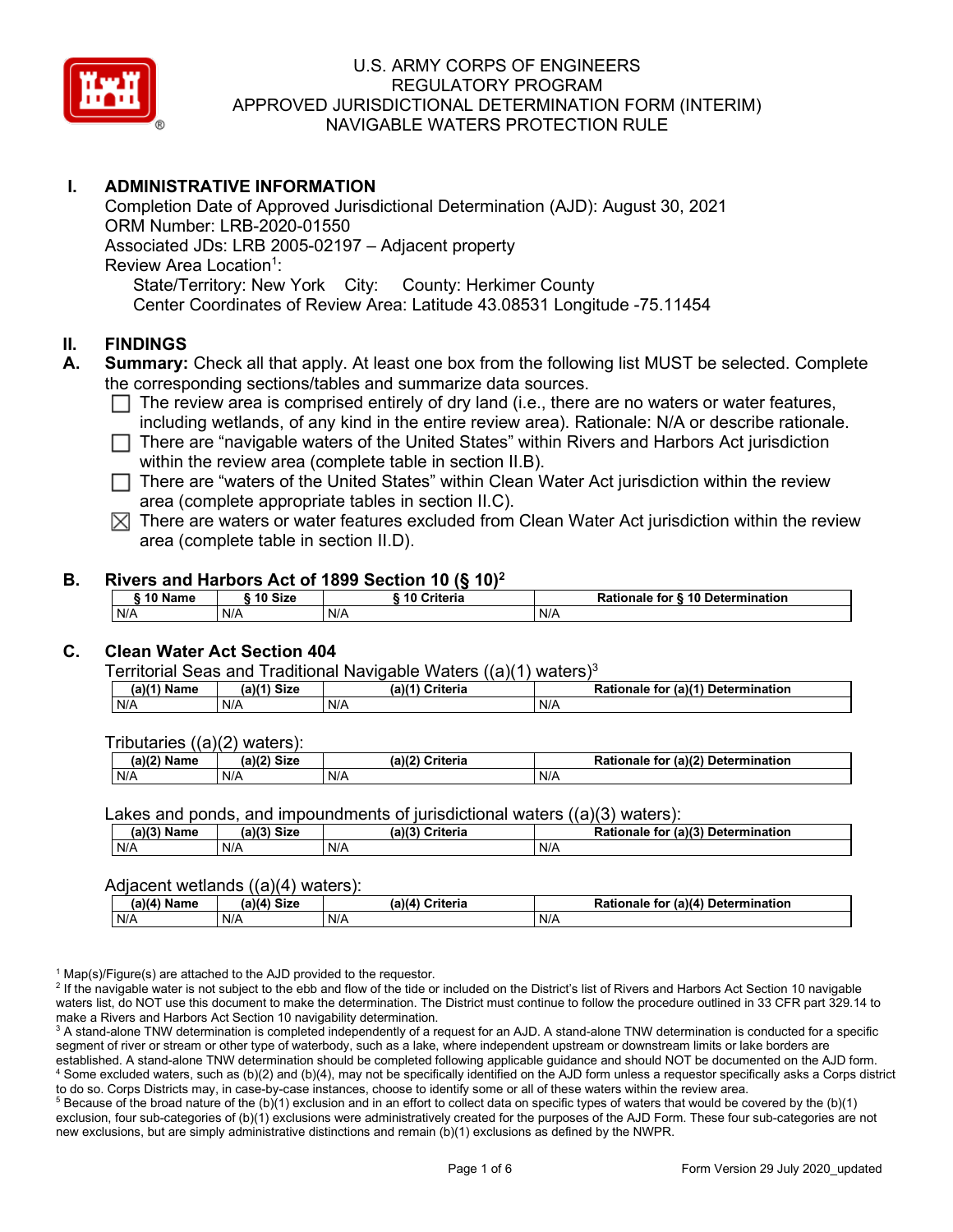

# **D. Excluded Waters or Features**

Excluded waters  $((b)(1) - (b)(12))^4$ :

| <b>Exclusion Name</b> | <b>Exclusion Size</b> | Exclusion <sup>5</sup>      | <b>Rationale for Exclusion Determination</b>                                                                                                                                                                                                                                                                                                                                                                                                                                                                                                                       |
|-----------------------|-----------------------|-----------------------------|--------------------------------------------------------------------------------------------------------------------------------------------------------------------------------------------------------------------------------------------------------------------------------------------------------------------------------------------------------------------------------------------------------------------------------------------------------------------------------------------------------------------------------------------------------------------|
| Wetland 2             | $0.24$ acres          | (b)(1) Non-adjacent wetland | Wetland 2 does not abut any (a)(1)-(a)(3) water. The<br>nearest potential (a)(1)-(a)(3) water is an unnamed<br>tributary to Burch Creek, located just outside of the<br>review area to the west of Wetland 2, more than 250<br>feet from Wetland 2. This tributary was identified in a<br>2007 Preliminary Jurisdictional Determination (LRB<br>2005-02197) as a potential water of the US. During a<br>remote site visit on December 11, 2020, the Corps of<br>Engineers confirmed that upland extends around the<br>wetland and that it does not abut any water. |
|                       |                       |                             | Wetland 2 is not inundated by any $a(1)$ -a(3) water<br>during a typical year. The nearest $s(1)$ -a(3) water would<br>need to flood beyond any known flood occurrence to<br>inundate Wetland 2 at any time. There is no evidence<br>of Wetland 2 being inundated during any year by any<br>water.                                                                                                                                                                                                                                                                 |
|                       |                       |                             | Wetland 2 is not separated from an adjacent water by a<br>natural berm or feature. Wetland 2 is a depressional<br>feature, in an active agricultural field, surrounded by<br>upland with no natural berm or feature that separates it<br>from an adjacent water.                                                                                                                                                                                                                                                                                                   |
|                       |                       |                             | Wetland 2 is separated from the nearest $a(1) - a(3)$<br>water by uplands with no engineered features that allow<br>water exchange once in a typical year.                                                                                                                                                                                                                                                                                                                                                                                                         |
|                       |                       |                             | All resources reviewed support the determination that<br>Wetland 2 does not directly abut any $a(1)$ - $a(3)$ waters,<br>is not inundated by any $a(1)$ - $a(3)$ waters in a typical<br>year, is not separated from any $a(1)$ -a(3) waters by a<br>natural barrier, and is not separated from any a(1)-a(3)<br>waters by a man-made barrier which has an<br>engineered feature that allows water exchange at least<br>once in a typical year.                                                                                                                     |
| <b>Wetland A</b>      | $0.01$ acres          | (b)(1) Non-adjacent wetland | Wetland A does not abut any $(a)(1)-(a)(3)$ water. The<br>nearest potential (a)(1)-(a)(3) water is Sterling Creek,<br>more than 500 feet to the Southeast of Wetland A.<br>outside of the review area. During a remote site visit on<br>December 11, 2020, the Corps of Engineers confirmed<br>that upland extends around the wetland and that it does<br>not abut any water.                                                                                                                                                                                      |
|                       |                       |                             | Wetland A is not inundated by any $a(1)$ -a(3) water<br>during a typical year. Sterling Creek would need to<br>flood beyond any known flood occurrence to inundate<br>Wetland A at any time. There is no evidence of Wetland                                                                                                                                                                                                                                                                                                                                       |

 $1$  Map(s)/Figure(s) are attached to the AJD provided to the requestor.

<sup>2</sup> If the navigable water is not subject to the ebb and flow of the tide or included on the District's list of Rivers and Harbors Act Section 10 navigable waters list, do NOT use this document to make the determination. The District must continue to follow the procedure outlined in 33 CFR part 329.14 to make a Rivers and Harbors Act Section 10 navigability determination.

<sup>3</sup> A stand-alone TNW determination is completed independently of a request for an AJD. A stand-alone TNW determination is conducted for a specific segment of river or stream or other type of waterbody, such as a lake, where independent upstream or downstream limits or lake borders are established. A stand-alone TNW determination should be completed following applicable guidance and should NOT be documented on the AJD form. <sup>4</sup> Some excluded waters, such as (b)(2) and (b)(4), may not be specifically identified on the AJD form unless a requestor specifically asks a Corps district to do so. Corps Districts may, in case-by-case instances, choose to identify some or all of these waters within the review area.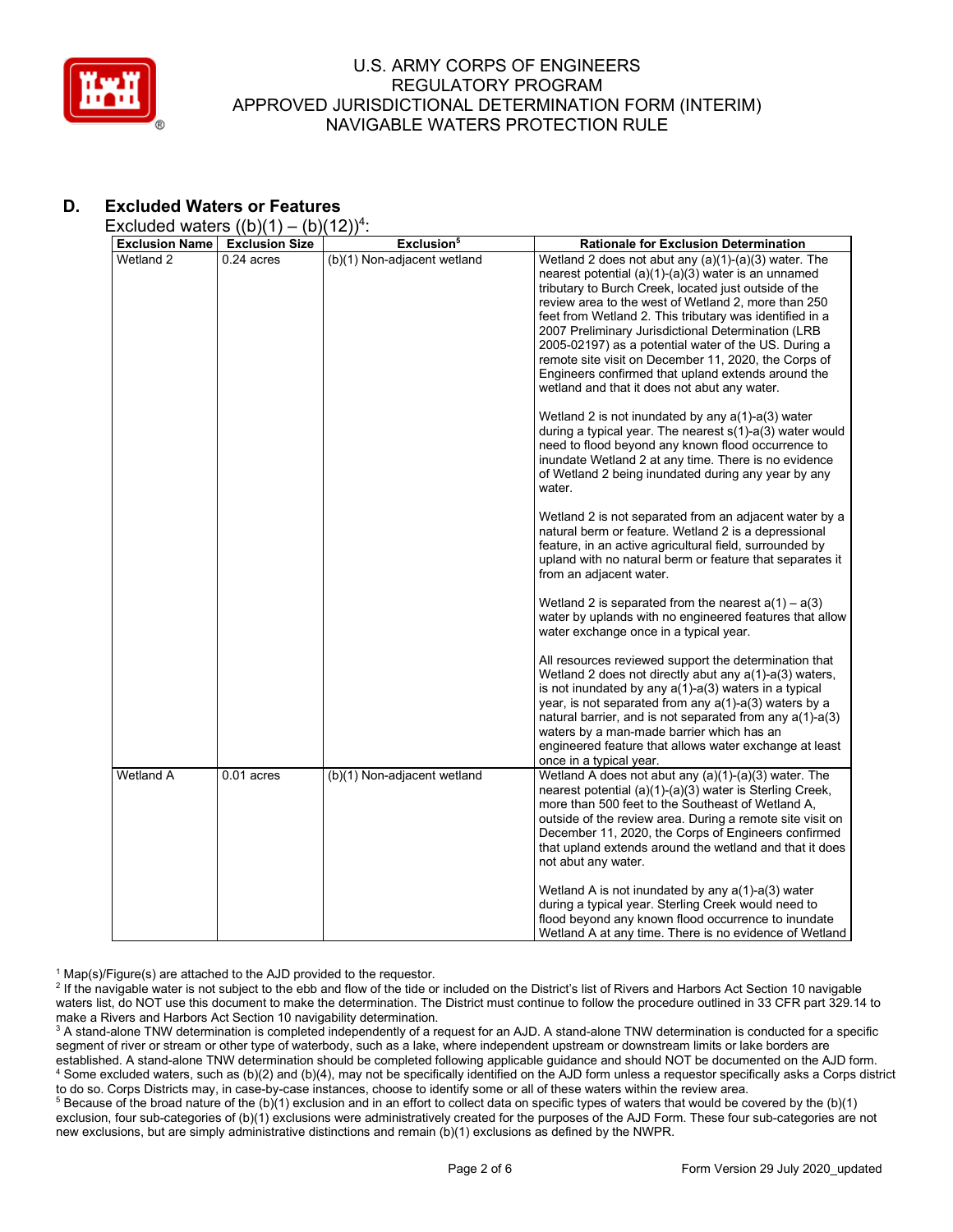

|                  |              |                             | A being inundated during any year by any water.                                                                                                                                                                                                                                                                                                                                                                                                                                                                                                                                                                                |
|------------------|--------------|-----------------------------|--------------------------------------------------------------------------------------------------------------------------------------------------------------------------------------------------------------------------------------------------------------------------------------------------------------------------------------------------------------------------------------------------------------------------------------------------------------------------------------------------------------------------------------------------------------------------------------------------------------------------------|
|                  |              |                             |                                                                                                                                                                                                                                                                                                                                                                                                                                                                                                                                                                                                                                |
|                  |              |                             | Wetland A is not separated from an adjacent water by a<br>natural berm or feature. Wetland A is located within an<br>abandoned borrow area for construction of the adjacent<br>interstate and the land is classified as cut and fill land<br>with a hydric rating of 10%. During the virtual site visit,<br>clear depressional areas, which hold water runoff from<br>the agricultural field, were evident and these features<br>were likely a result of the cut and fill process. Wetland<br>A is a depressional feature surrounded by upland with<br>no natural berm or feature that separates it from an<br>adjacent water. |
|                  |              |                             | Wetland A is separated from the nearest $a(1) - a(3)$<br>water by uplands with no engineered features that allow<br>water exchange once in a typical year.                                                                                                                                                                                                                                                                                                                                                                                                                                                                     |
|                  |              |                             | All resources reviewed support the determination that<br>Wetland A does not directly abut any a(1)-a(3) waters,<br>is not inundated by any $a(1)$ - $a(3)$ waters in a typical<br>year, is not separated from any $a(1)$ -a(3) waters by a<br>natural barrier, and is not separated from any $a(1)$ -a(3)<br>waters by a man-made barrier which has an<br>engineered feature that allows water exchange at least<br>once in a typical year.                                                                                                                                                                                    |
| <b>Wetland B</b> | $0.12$ acres | (b)(1) Non-adjacent wetland | Wetland B does not abut any (a)(1)-(a)(3) water. The<br>nearest potential (a)(1)-(a)(3) water is Sterling Creek,<br>more than 400 feet to the Southeast of Wetland B.<br>outside of the review area. During a remote site visit on<br>December 11, 2020, the Corps of Engineers confirmed<br>that upland extends around the wetland and that it does<br>not abut any water.                                                                                                                                                                                                                                                    |
|                  |              |                             | Wetland B is not inundated by any $a(1)$ -a(3) water<br>during a typical year. Sterling Creek would need to<br>flood beyond any known flood occurrence to inundate<br>Wetland B at any time. There is no evidence of Wetland<br>B being inundated during any year by any water.                                                                                                                                                                                                                                                                                                                                                |
|                  |              |                             | Wetland B is not separated from an adjacent water by a<br>natural berm or feature. Wetland B is located within an<br>abandoned borrow area for construction of the adjacent<br>interstate and the land is classified as cut and fill land<br>with a hydric rating of 10%. During the virtual site visit,<br>clear depressional areas, which hold water runoff from<br>the agricultural field, were evident and these features<br>were likely a result of the cut and fill process. Wetland<br>B is a depressional feature surrounded by upland with<br>no natural berm or feature that separates it from an<br>adjacent water. |
|                  |              |                             | Wetland B is separated from the nearest $a(1) - a(3)$                                                                                                                                                                                                                                                                                                                                                                                                                                                                                                                                                                          |

 $1$  Map(s)/Figure(s) are attached to the AJD provided to the requestor.

<sup>2</sup> If the navigable water is not subject to the ebb and flow of the tide or included on the District's list of Rivers and Harbors Act Section 10 navigable waters list, do NOT use this document to make the determination. The District must continue to follow the procedure outlined in 33 CFR part 329.14 to make a Rivers and Harbors Act Section 10 navigability determination.

<sup>3</sup> A stand-alone TNW determination is completed independently of a request for an AJD. A stand-alone TNW determination is conducted for a specific segment of river or stream or other type of waterbody, such as a lake, where independent upstream or downstream limits or lake borders are established. A stand-alone TNW determination should be completed following applicable guidance and should NOT be documented on the AJD form. <sup>4</sup> Some excluded waters, such as (b)(2) and (b)(4), may not be specifically identified on the AJD form unless a requestor specifically asks a Corps district to do so. Corps Districts may, in case-by-case instances, choose to identify some or all of these waters within the review area.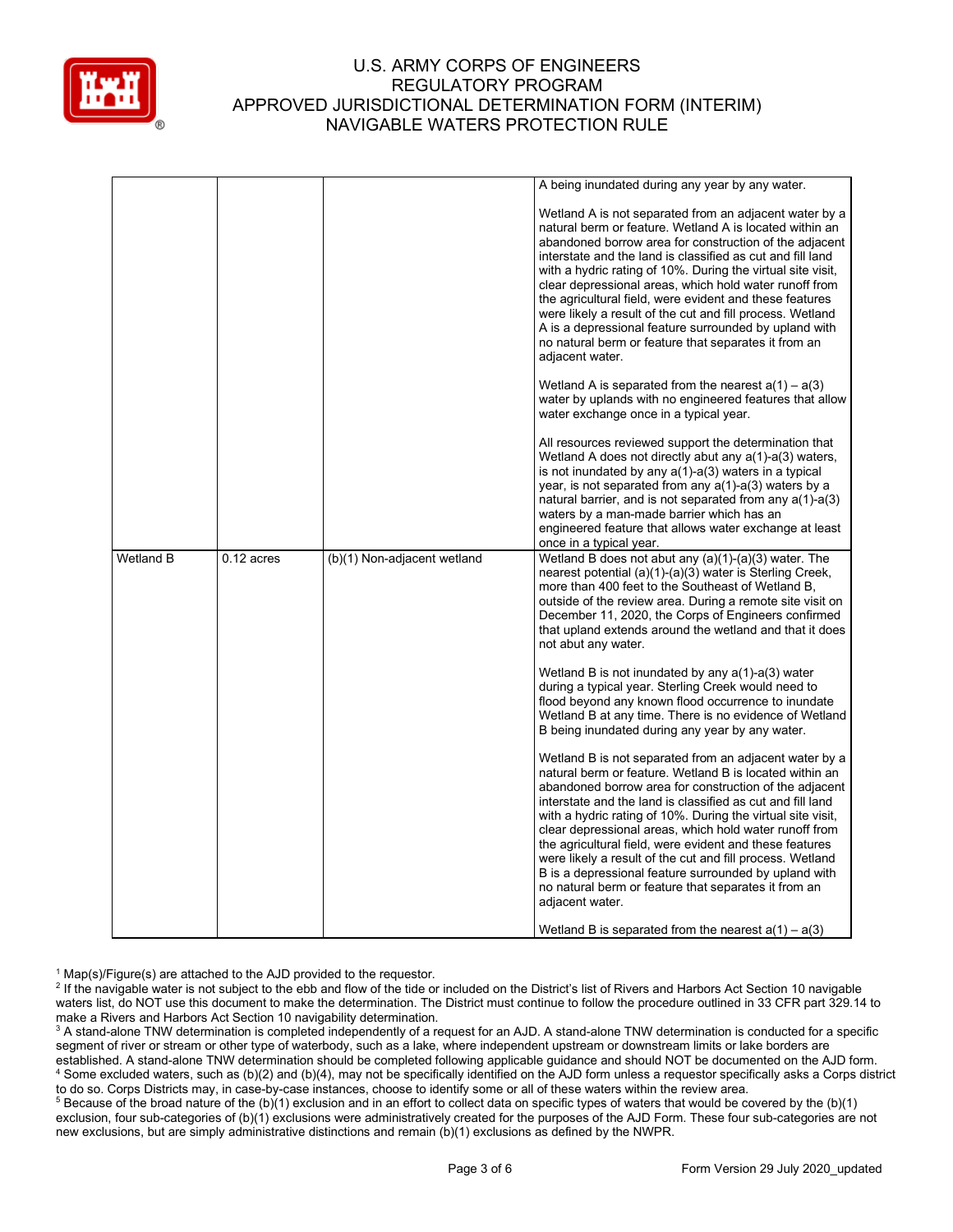

|           |              |                             | water by uplands with no engineered features that allow<br>water exchange once in a typical year.                                                                                                                                                                                                                                                                                                                                                                                                                                                                                                                              |
|-----------|--------------|-----------------------------|--------------------------------------------------------------------------------------------------------------------------------------------------------------------------------------------------------------------------------------------------------------------------------------------------------------------------------------------------------------------------------------------------------------------------------------------------------------------------------------------------------------------------------------------------------------------------------------------------------------------------------|
|           |              |                             | All resources reviewed support the determination that<br>Wetland B does not directly abut any a(1)-a(3) waters,<br>is not inundated by any $a(1)$ - $a(3)$ waters in a typical<br>year, is not separated from any a(1)-a(3) waters by a<br>natural barrier, and is not separated from any $a(1)$ -a(3)<br>waters by a man-made barrier which has an<br>engineered feature that allows water exchange at least<br>once in a typical year.                                                                                                                                                                                       |
| Wetland C | $0.12$ acres | (b)(1) Non-adjacent wetland | Wetland C does not abut any (a)(1)-(a)(3) water. The<br>nearest potential (a)(1)-(a)(3) water is Sterling Creek,<br>more than 400 feet to the Southeast of Wetland C.<br>outside of the review area. During a remote site visit on<br>December 11, 2020, the Corps of Engineers confirmed<br>that upland extends around the wetland and that it does<br>not abut any water.                                                                                                                                                                                                                                                    |
|           |              |                             | Wetland C is not inundated by any a(1)-a(3) water<br>during a typical year. Sterling Creek would need to<br>flood beyond any known flood occurrence to inundate<br>Wetland C at any time. There is no evidence of<br>Wetland C being inundated during any year by any<br>water.                                                                                                                                                                                                                                                                                                                                                |
|           |              |                             | Wetland C is not separated from an adjacent water by a<br>natural berm or feature. Wetland C is located within an<br>abandoned borrow area for construction of the adjacent<br>interstate and the land is classified as cut and fill land<br>with a hydric rating of 10%. During the virtual site visit,<br>clear depressional areas, which hold water runoff from<br>the agricultural field, were evident and these features<br>were likely a result of the cut and fill process. Wetland<br>C is a depressional feature surrounded by upland with<br>no natural berm or feature that separates it from an<br>adjacent water. |
|           |              |                             | Wetland C is separated from the nearest $a(1) - a(3)$<br>water by uplands with no engineered features that allow<br>water exchange once in a typical year.                                                                                                                                                                                                                                                                                                                                                                                                                                                                     |
|           |              |                             | All resources reviewed support the determination that<br>Wetland C does not directly abut any a(1)-a(3) waters,<br>is not inundated by any $a(1)$ - $a(3)$ waters in a typical<br>year, is not separated from any $a(1)$ -a(3) waters by a<br>natural barrier, and is not separated from any $a(1)$ -a(3)<br>waters by a man-made barrier which has an<br>engineered feature that allows water exchange at least<br>once in a typical year.                                                                                                                                                                                    |
| Wetland D | $0.12$ acres | (b)(1) Non-adjacent wetland | Wetland D does not abut any $(a)(1)-(a)(3)$ water. The<br>nearest potential (a)(1)-(a)(3) water is Sterling Creek,<br>more than 500 feet to the Southeast of Wetland D.                                                                                                                                                                                                                                                                                                                                                                                                                                                        |

 $1$  Map(s)/Figure(s) are attached to the AJD provided to the requestor.

<sup>&</sup>lt;sup>2</sup> If the navigable water is not subject to the ebb and flow of the tide or included on the District's list of Rivers and Harbors Act Section 10 navigable waters list, do NOT use this document to make the determination. The District must continue to follow the procedure outlined in 33 CFR part 329.14 to make a Rivers and Harbors Act Section 10 navigability determination.

<sup>&</sup>lt;sup>3</sup> A stand-alone TNW determination is completed independently of a request for an AJD. A stand-alone TNW determination is conducted for a specific segment of river or stream or other type of waterbody, such as a lake, where independent upstream or downstream limits or lake borders are established. A stand-alone TNW determination should be completed following applicable guidance and should NOT be documented on the AJD form. <sup>4</sup> Some excluded waters, such as (b)(2) and (b)(4), may not be specifically identified on the AJD form unless a requestor specifically asks a Corps district to do so. Corps Districts may, in case-by-case instances, choose to identify some or all of these waters within the review area.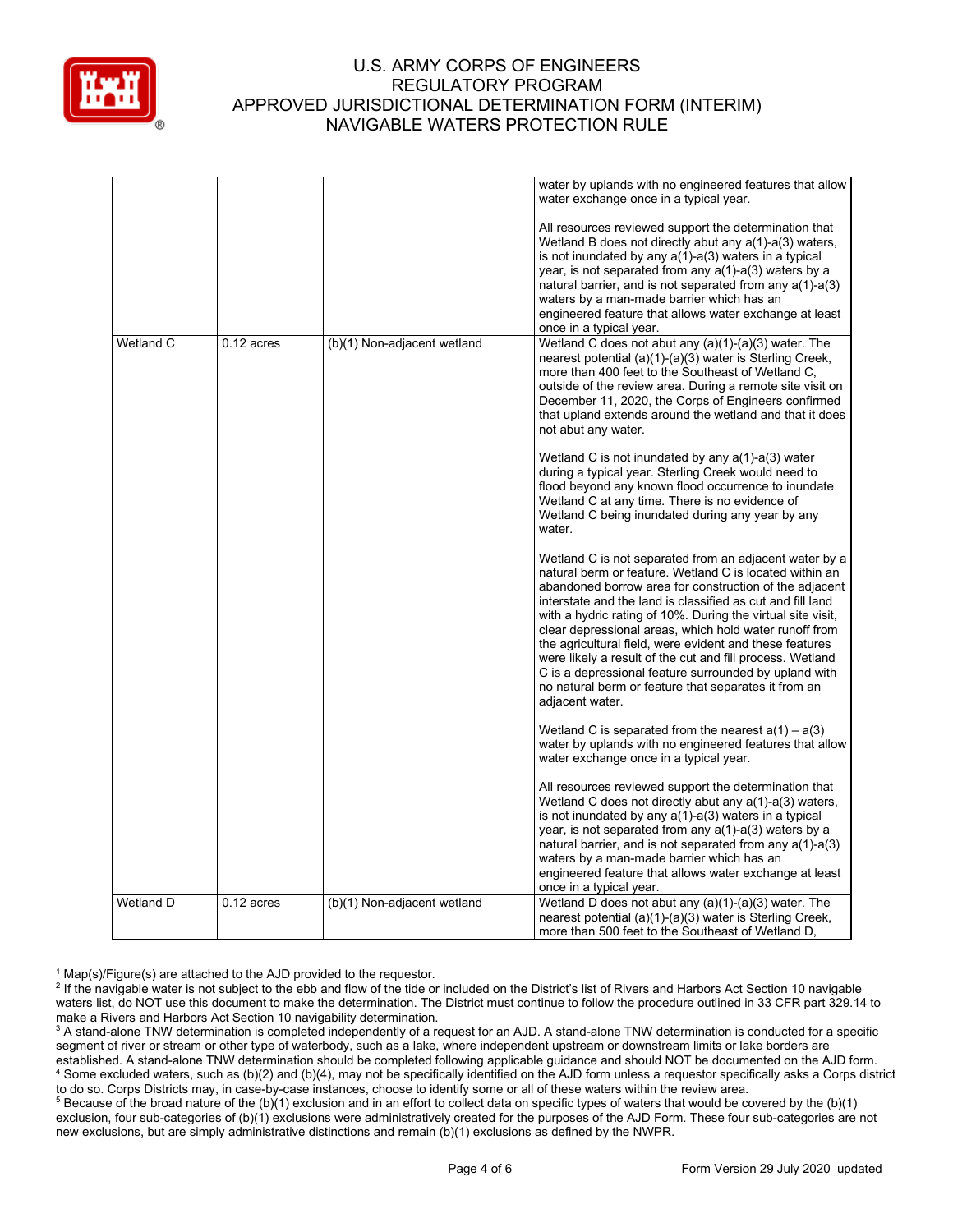

|  | outside of the review area. During a remote site visit on<br>December 11, 2020, the Corps of Engineers confirmed<br>that upland extends around the wetland and that it does<br>not abut any water.                                                                                                                                                                                                                                                                                                                                                                                                                             |
|--|--------------------------------------------------------------------------------------------------------------------------------------------------------------------------------------------------------------------------------------------------------------------------------------------------------------------------------------------------------------------------------------------------------------------------------------------------------------------------------------------------------------------------------------------------------------------------------------------------------------------------------|
|  | Wetland D is not inundated by any $a(1)$ - $a(3)$ water<br>during a typical year. Sterling Creek would need to<br>flood beyond any known flood occurrence to inundate<br>Wetland D at any time. There is no evidence of<br>Wetland D being inundated during any year by any<br>water.                                                                                                                                                                                                                                                                                                                                          |
|  | Wetland D is not separated from an adjacent water by a<br>natural berm or feature. Wetland D is located within an<br>abandoned borrow area for construction of the adjacent<br>interstate and the land is classified as cut and fill land<br>with a hydric rating of 10%. During the virtual site visit,<br>clear depressional areas, which hold water runoff from<br>the agricultural field, were evident and these features<br>were likely a result of the cut and fill process. Wetland<br>D is a depressional feature surrounded by upland with<br>no natural berm or feature that separates it from an<br>adjacent water. |
|  | Wetland D is separated from the nearest $a(1) - a(3)$<br>water by uplands with no engineered features that allow<br>water exchange once in a typical year.                                                                                                                                                                                                                                                                                                                                                                                                                                                                     |
|  | All resources reviewed support the determination that<br>Wetland D does not directly abut any $a(1)$ -a(3) waters,<br>is not inundated by any $a(1)$ - $a(3)$ waters in a typical<br>year, is not separated from any $a(1)$ -a(3) waters by a<br>natural barrier, and is not separated from any a(1)-a(3)<br>waters by a man-made barrier which has an<br>engineered feature that allows water exchange at least<br>once in a typical year.                                                                                                                                                                                    |

 $1$  Map(s)/Figure(s) are attached to the AJD provided to the requestor.

<sup>&</sup>lt;sup>2</sup> If the navigable water is not subject to the ebb and flow of the tide or included on the District's list of Rivers and Harbors Act Section 10 navigable waters list, do NOT use this document to make the determination. The District must continue to follow the procedure outlined in 33 CFR part 329.14 to make a Rivers and Harbors Act Section 10 navigability determination.

<sup>&</sup>lt;sup>3</sup> A stand-alone TNW determination is completed independently of a request for an AJD. A stand-alone TNW determination is conducted for a specific segment of river or stream or other type of waterbody, such as a lake, where independent upstream or downstream limits or lake borders are established. A stand-alone TNW determination should be completed following applicable guidance and should NOT be documented on the AJD form. <sup>4</sup> Some excluded waters, such as (b)(2) and (b)(4), may not be specifically identified on the AJD form unless a requestor specifically asks a Corps district to do so. Corps Districts may, in case-by-case instances, choose to identify some or all of these waters within the review area.